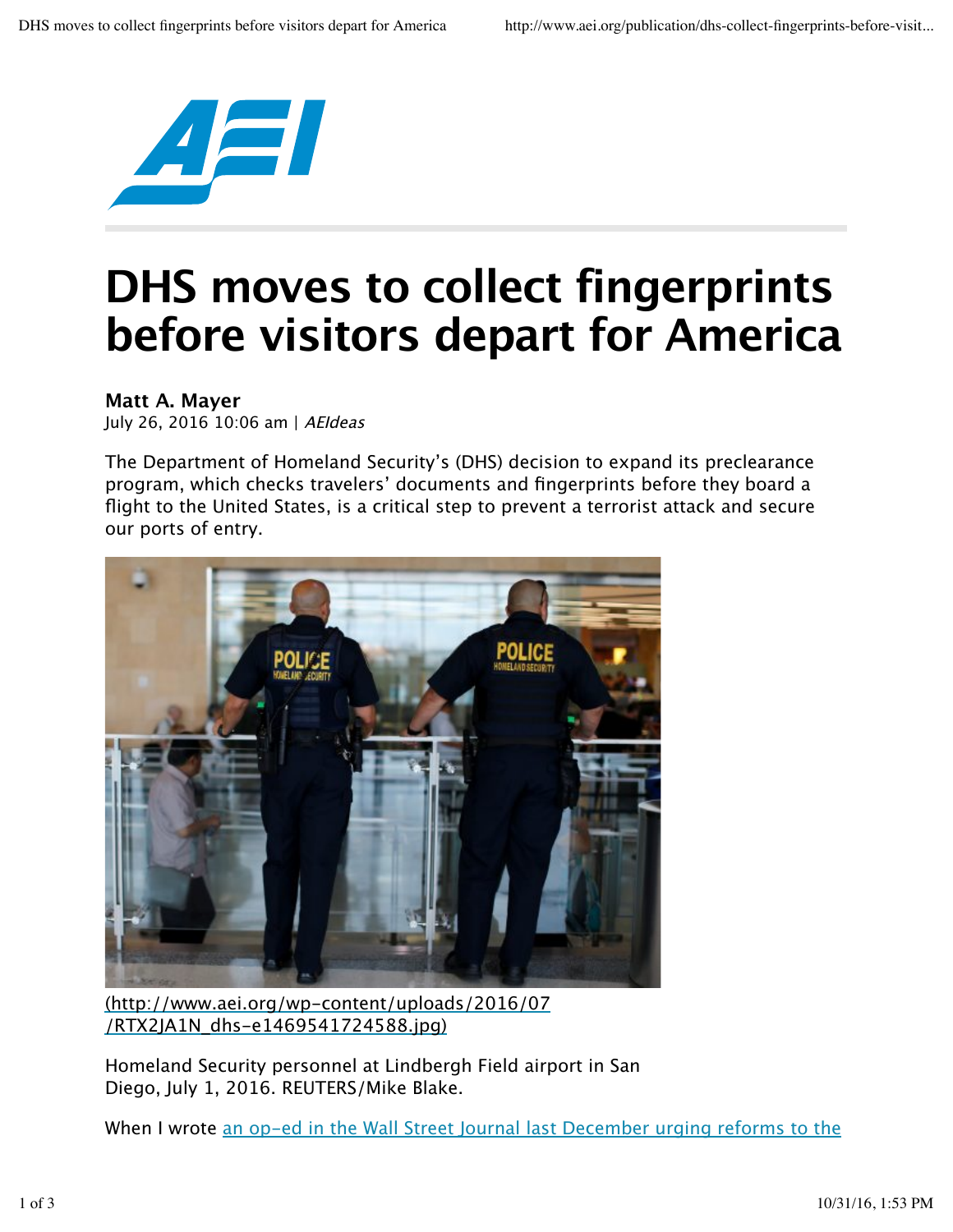Visa Waiver Program (VWP) (http://www.wsj.com/articles/its-too-easy-for-terrorists-1449705080) run by the DHS, the status quo inside the Beltway reacted as if I had recommended shutting down the program. The thrust of my piece was that vulnerabilities existed in the program that needed to be closed, with a specific emphasis on how VWP exported our security to the processes of European partners who were being flooded by refugees with faulty, minimal, or no identity documentation. My main reform required the DHS to "collect fingerprints from all travelers… headed here" prior to departure because it "would enable the FBI and other three-letter security agencies to analyze biographical information and screen travelers against fingerprint databases." I specifically referenced the example of "a terrorist bomb-maker who remains at large after an attack [where] [l]aw enforcement may not know his identity—but it likely will have his fingerprints from bomb fragments, and possibly where he made the bombs."

In a follow-up piece to the WSJ op-ed (https://www.aei.org/publication /the-importance-of-fingerprints-to-americas-security/), I stated:

These measures (collecting fingerprints and other biographical data) would give us two layers of security. The first layer would give us plenty of time to analyze the fingerprints, comparing them against US government databases to identify threats. The second layer allows us to verify the passport holder's fingerprints with the person using the passport before entering the security screening at the terminal at the departure airport. Why wouldn't we want to push our border from the arrival process in America to the check-in process in Europe (and other VWP countries)?

Thankfully, someone at DHS agreed with my recommendation.

As reported in the New York Times

(http://mobile.nytimes.com/2016/07/25/us/politics /preclearance-at-foreign-airports-seen-as-a-necessityto-fight-terrorism.html?\_r=0&referer=), DHS "is pushing to increase the number of American law enforcement personnel stationed at airports abroad to screen passengers before they board planes to the United States." The increase will occur under the DHS's Preclearance program "where they collect fingerprints and photos and check travel documents before allowing passengers to board a plane traveling to the United States." Commissioner Gil Kerlikowske, head of US Customs and Border Protection, noted, "The expansion of Preclearance in strategic locations will further strengthen our ability to identify those who may pose a national security threat prior to encountering them on US soil." The expansion largely is focused on European airports.

The Preclearance program currently runs largely in Canada

The issue isn't just stopping someone from getting into the United States; rather, the issue is also about stopping terrorists from getting